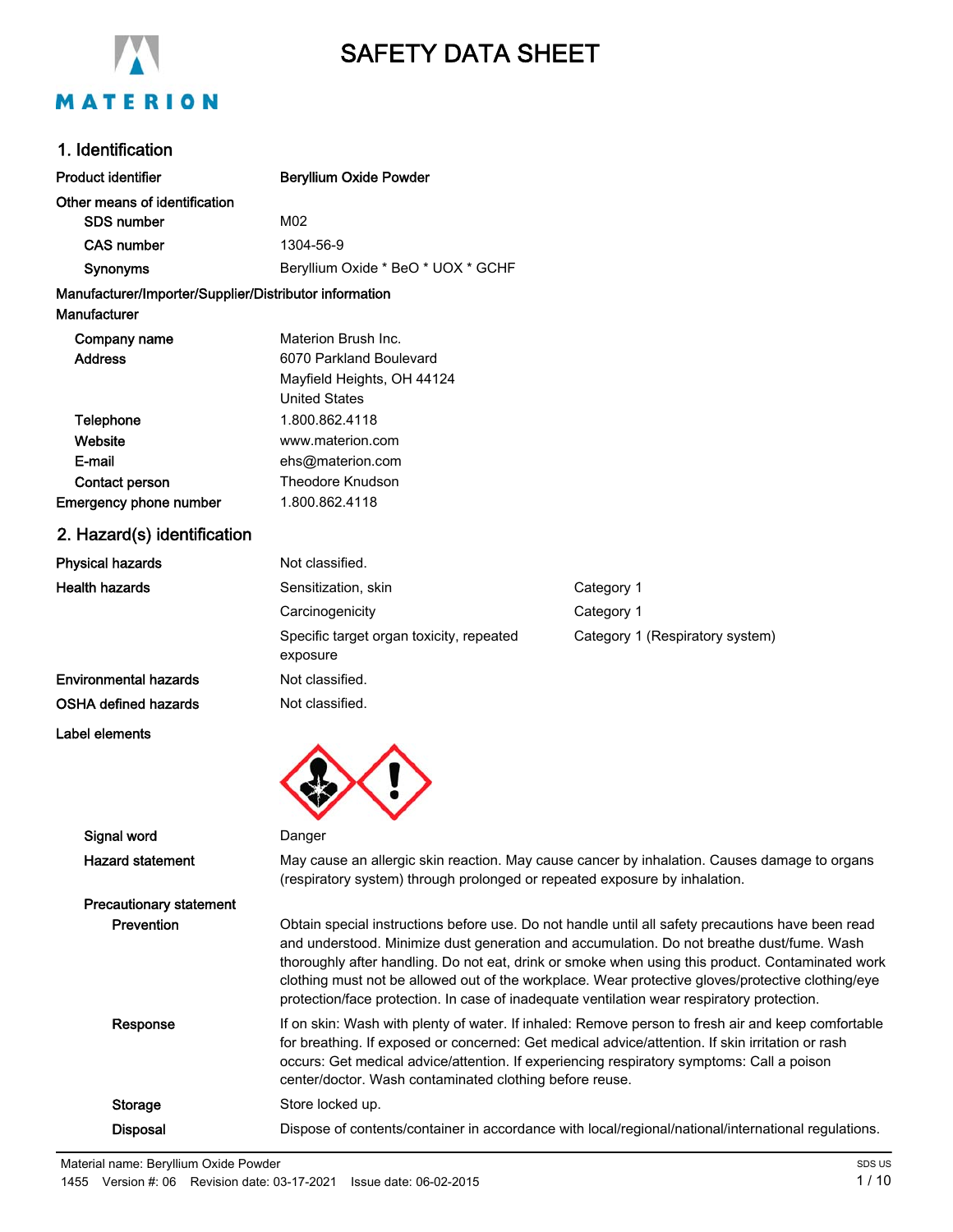None known.

Supplemental information Exposure to the elements listed in Section 3 by inhalation, ingestion, and skin contact can occur when melting, casting, dross handling, pickling, chemical cleaning, heat treating, abrasive cutting, welding, grinding, sanding, polishing, milling, crushing, or otherwise heating or abrading the surface of this material in a manner which generates particulate.

For further information, please contact the Product Stewardship Department at +1.800.862.4118.

### 3. Composition/information on ingredients

**Substances** 

| Chemical name          | Common name and synonyms                     | CAS number | %   |
|------------------------|----------------------------------------------|------------|-----|
| Beryllium Oxide Powder | Beryllium Oxide<br>BeO<br>UOX<br><b>GCHF</b> | 1304-56-9  | 100 |

\*Designates that a specific chemical identity and/or percentage of composition has been withheld as a trade secret.

| 4. First-aid measures                                                        |                                                                                                                                                                                                                                                                                                                                                                                                                                                                                                                                                                                                                                                                                                                                                                                                                                                                                                                                                                                                                                                                                                                                                        |
|------------------------------------------------------------------------------|--------------------------------------------------------------------------------------------------------------------------------------------------------------------------------------------------------------------------------------------------------------------------------------------------------------------------------------------------------------------------------------------------------------------------------------------------------------------------------------------------------------------------------------------------------------------------------------------------------------------------------------------------------------------------------------------------------------------------------------------------------------------------------------------------------------------------------------------------------------------------------------------------------------------------------------------------------------------------------------------------------------------------------------------------------------------------------------------------------------------------------------------------------|
| Inhalation                                                                   | If symptoms develop move victim to fresh air. For breathing difficulties, oxygen may be necessary.<br>Breathing difficulty caused by inhalation of particulate requires immediate removal to fresh air. If<br>breathing has stopped, perform artificial respiration and obtain medical help.                                                                                                                                                                                                                                                                                                                                                                                                                                                                                                                                                                                                                                                                                                                                                                                                                                                           |
| <b>Skin contact</b>                                                          | Take off contaminated clothing and wash before reuse. Thoroughly wash skin cuts or wounds to<br>remove all particulate debris from the wound. Seek medical attention for wounds that cannot be<br>thoroughly cleansed. Treat skin cuts and wounds with standard first aid practices such as<br>cleansing, disinfecting and covering to prevent wound infection and contamination before<br>continuing work. Obtain medical help for persistent irritation. Material accidentally implanted or<br>lodged under the skin must be removed.                                                                                                                                                                                                                                                                                                                                                                                                                                                                                                                                                                                                                |
| Eye contact                                                                  | Immediately flush eyes with plenty of water for at least 15 minutes, lifting lower and upper eyelids<br>occasionally. Get medical attention if symptoms persist.                                                                                                                                                                                                                                                                                                                                                                                                                                                                                                                                                                                                                                                                                                                                                                                                                                                                                                                                                                                       |
| Ingestion                                                                    | If swallowed, seek medical advice immediately and show this container or label. Induce vomiting<br>immediately as directed by medical personnel. Never give anything by mouth to an unconscious<br>person.                                                                                                                                                                                                                                                                                                                                                                                                                                                                                                                                                                                                                                                                                                                                                                                                                                                                                                                                             |
| Most important<br>symptoms/effects, acute and<br>delayed                     | May cause allergic skin reaction. Prolonged exposure may cause chronic effects.                                                                                                                                                                                                                                                                                                                                                                                                                                                                                                                                                                                                                                                                                                                                                                                                                                                                                                                                                                                                                                                                        |
| Indication of immediate medical<br>attention and special treatment<br>needed | Treatment of Chronic Beryllium Disease: There is no known treatment which will cure chronic<br>beryllium disease. Prednisone or other corticosteroids are the most specific treatment currently<br>available. They are directed at suppressing the immunological reaction and can be effective in<br>diminishing signs and symptoms of chronic beryllium disease. In cases where steroid therapy has<br>had only partial or minimal effectiveness, other immunosuppressive agents, such as<br>cyclophosphamide, cyclosporine, or methotrexate, have been used. In view of the potential side<br>effects of all the immunosuppressive medications, including steroids such as prednisone, they<br>should be used only under the direct care of a physician. Other treatment, such as oxygen, inhaled<br>steroids or bronchodilators, may be prescribed by some physicians and can be effective in<br>selected cases. In general, treatment is reserved for cases with significant symptoms and/or<br>significant loss of lung function. The decision about when and with what medication to treat is a<br>judgment situation for individual physicians. |
|                                                                              | In their 2014 official statement on the Diagnosis and Management of Beryllium Sensitivity and<br>Chronic Beryllium Disease, the American Thoracic Society states that "it seems prudent for<br>workers with BeS to avoid all future occupational exposure to beryllium."                                                                                                                                                                                                                                                                                                                                                                                                                                                                                                                                                                                                                                                                                                                                                                                                                                                                               |
| <b>General information</b>                                                   | If exposed or concerned: get medical attention/advice. Get medical attention if symptoms occur.<br>Wash contaminated clothing before reuse. As supplied, there is no immediate medical risk with<br>beryllium products in article form. First aid measures provided are related to particulate containing<br>beryllium.                                                                                                                                                                                                                                                                                                                                                                                                                                                                                                                                                                                                                                                                                                                                                                                                                                |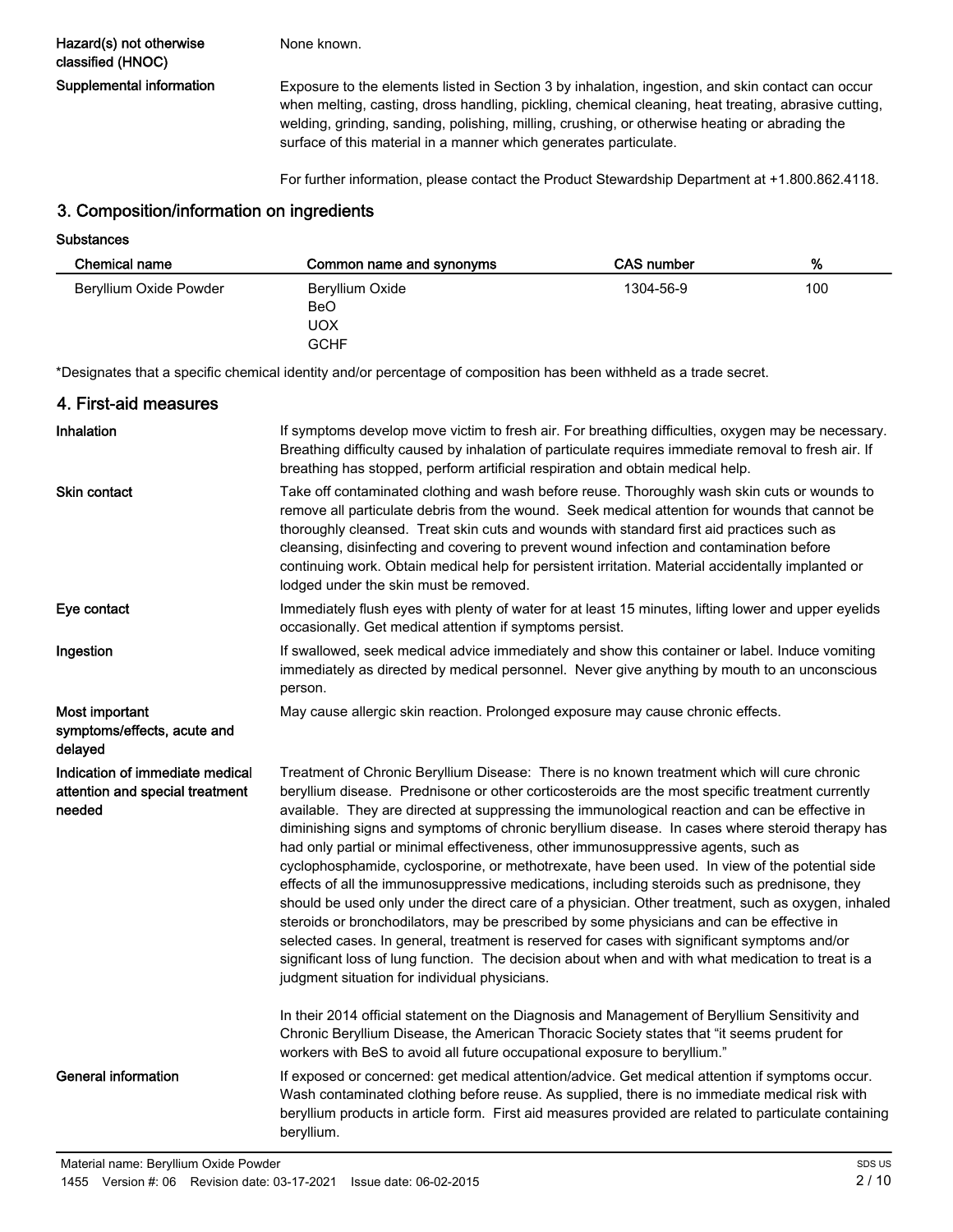### 5. Fire-fighting measures

| Suitable extinguishing media                                              | The product is non-combustible. Use extinguishing measures that are appropriate to local<br>circumstances and the surrounding environment.                                                                                                                                                                                                                                                                                                              |
|---------------------------------------------------------------------------|---------------------------------------------------------------------------------------------------------------------------------------------------------------------------------------------------------------------------------------------------------------------------------------------------------------------------------------------------------------------------------------------------------------------------------------------------------|
| Unsuitable extinguishing media                                            | Do not use water to extinguish fires around operations involving molten metal due to the potential<br>for steam explosions.                                                                                                                                                                                                                                                                                                                             |
| Specific hazards arising from<br>the chemical                             | Not applicable.                                                                                                                                                                                                                                                                                                                                                                                                                                         |
| Special protective equipment<br>and precautions for firefighters          | Firefighters should wear full protective clothing including self contained breathing apparatus. Wear<br>suitable protective equipment.                                                                                                                                                                                                                                                                                                                  |
| Fire fighting<br>equipment/instructions                                   | Move containers from fire area if you can do so without risk. Water runoff can cause environmental<br>damage.                                                                                                                                                                                                                                                                                                                                           |
| Specific methods                                                          | Pressure-demand self-contained breathing apparatus must be worn by firefighters or any other<br>persons potentially exposed to the particulate released during or after a fire.                                                                                                                                                                                                                                                                         |
| 6. Accidental release measures                                            |                                                                                                                                                                                                                                                                                                                                                                                                                                                         |
| Personal precautions, protective<br>equipment and emergency<br>procedures | Wear appropriate protective equipment and clothing during clean-up. Use a NIOSH/MSHA<br>approved respirator if there is a risk of exposure to dust/fume at levels exceeding the exposure<br>limits. In solid form this material poses no special clean-up problems.                                                                                                                                                                                     |
| Methods and materials for<br>containment and cleaning up                  | Clean up in accordance with all applicable regulations.                                                                                                                                                                                                                                                                                                                                                                                                 |
| <b>Environmental precautions</b>                                          | Avoid release to the environment. In the event of a spill or accidental release, notify relevant<br>authorities in accordance with all applicable regulations. Prevent further leakage or spillage if safe<br>to do so. Avoid discharge into drains, water courses or onto the ground.                                                                                                                                                                  |
| 7. Handling and storage                                                   |                                                                                                                                                                                                                                                                                                                                                                                                                                                         |
| Precautions for safe handling                                             | Obtain special instructions before use. Do not handle until all safety precautions have been read<br>and understood. Minimize dust generation and accumulation. Do not breathe dust/fume. Wear<br>protective gloves/protective clothing/eye protection/face protection. Wear respiratory protection.<br>Wash thoroughly after handling. When using, do not eat, drink or smoke. Contaminated work<br>clothing must not be allowed out of the workplace. |
| Conditions for safe storage,<br>including any incompatibilities           | Keep locked-up. Avoid contact with acids and alkalies. Avoid contact with oxidizing agents.                                                                                                                                                                                                                                                                                                                                                             |

## 8. Exposure controls/personal protection

### Occupational exposure limits

The following constituents are the only constituents of the product which have a PEL, TLV or other recommended exposure limit. At this time, the other constituents have no known exposure limits.

| US. OSHA Specifically Regulated Substances (29 CFR 1910.1001-1050) |             |                                                     |
|--------------------------------------------------------------------|-------------|-----------------------------------------------------|
| <b>Material</b>                                                    | <b>Type</b> | Value                                               |
| Beryllium Oxide Powder<br>$(CAS 1304-56-9)$                        | <b>STEL</b> | $0.002$ mg/m $3$ (as<br>beryllium)                  |
|                                                                    | TWA         | $0.0002$ mg/m3 (as<br>beryllium)                    |
| US. ACGIH Threshold Limit Values                                   |             |                                                     |
| <b>Material</b>                                                    | <b>Type</b> | Form<br>Value                                       |
| Beryllium Oxide Powder<br>$(CAS 1304-56-9)$                        | TWA         | 0.00005 mg/m3 (as Inhalable fraction.<br>beryllium) |
| US. NIOSH: Pocket Guide to Chemical Hazards                        |             |                                                     |
| Material                                                           | <b>Type</b> | Value                                               |
| Beryllium Oxide Powder<br>(CAS 1304-56-9)                          | Ceiling     | $0.0005$ mg/m3 (as<br>beryllium)                    |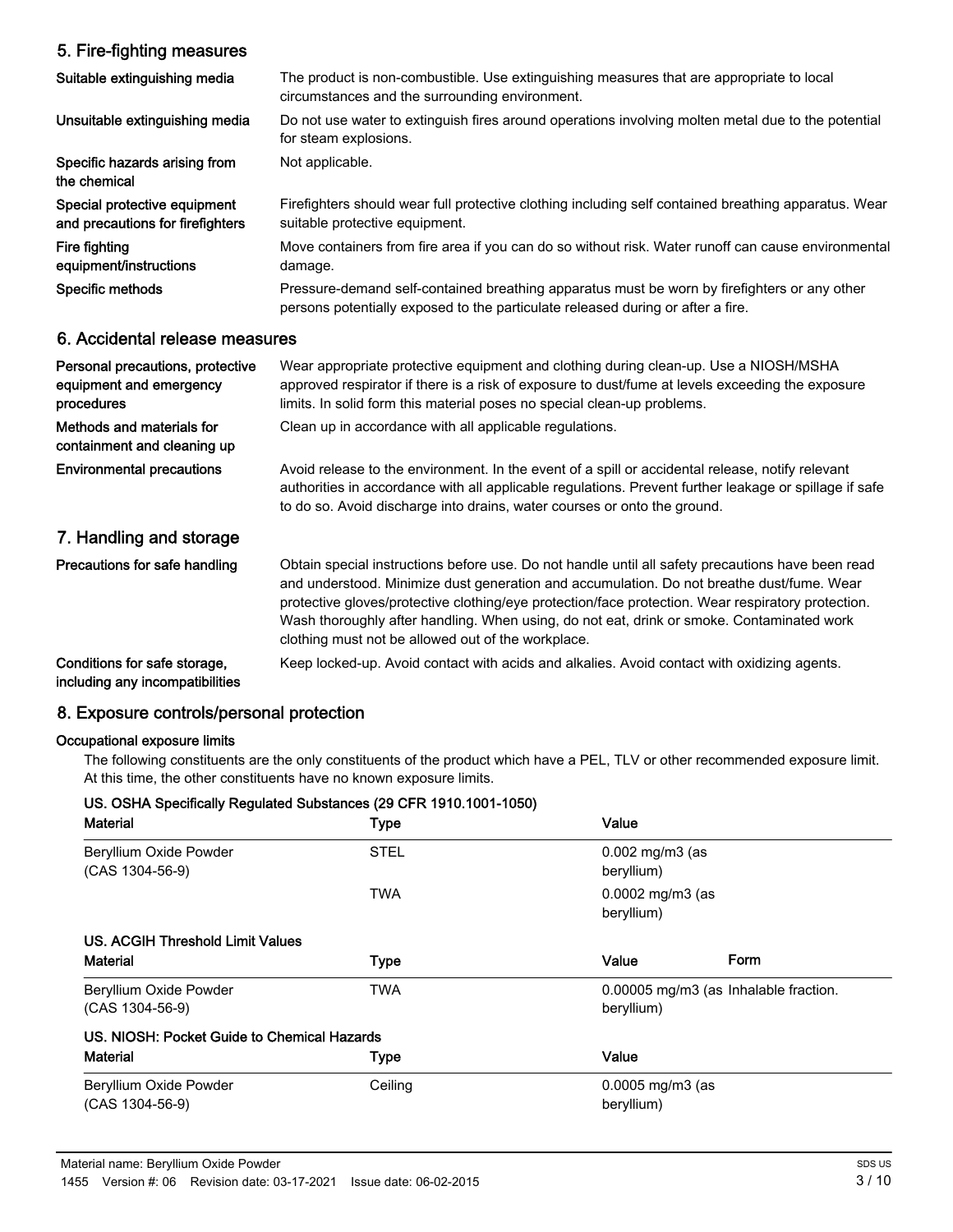| US. California Code of Regulations, Title 8, Section 5155. Airborne Contaminants |         |                                           |
|----------------------------------------------------------------------------------|---------|-------------------------------------------|
| <b>Material</b>                                                                  | Type    | Value                                     |
| Beryllium Oxide Powder<br>$(CAS 1304-56-9)$                                      | Ceiling | $0.025 \,\mathrm{mg/m}$ (as<br>beryllium) |
|                                                                                  | PEL     | 0.0002 mg/m3 (as<br>beryllium)            |

Biological limit values No biological exposure limits noted for the ingredient(s).

Exposure guidelines

On July 14, 2020, the Occupational Safety and Health Administration (OSHA) issued the final Beryllium Standard for General Industry (29 CFR 1910.1024) which includes a Permissible Exposure Limit (PEL) of 0.2 µg/m3 as an 8-hour TWA. The Preamble to the OSHA Beryllium Standards in 29 CFR Parts 1910, 1915 and 1926 states: "OSHA concludes that exposure to beryllium constitutes a significant risk of material impairment to health and that the final rule will substantially lower that risk. The Agency considers the level of risk remaining at the new TWA PEL to still be significant. However, OSHA did not adopt a lower TWA PEL because the Agency could not demonstrate technological feasibility of a lower TWA PEL. The Agency has adopted the STEL and ancillary provisions of the rule to further reduce the remaining significant risk."

Based on joint research conducted with the National Institute for Occupational Safety and Health (NIOSH), Materion adopted an 8 element Beryllium Worker Protection Model (BWPM) which includes the use of a recommended exposure guideline (REG) for airborne beryllium of 0.2 µg/m3 as a time-weighted average (TWA) limit for an 8-hour work day. Subsequent NIOSH studies have shown that the BWPM has reduced but not eliminated the risk of beryllium sensitization and chronic beryllium disease (CBD) in workers. Therefore, Materion recommends that beryllium users not only comply with the OSHA Beryllium Standard and carefully apply all elements of the BWPM, but reduce airborne exposures to the lowest feasible level. Information on the BWPM can be found at www.berylliumsafety.com or by contacting Materion at +1 800.862.4118.

The American Conference of Governmental Industrial Hygienists (ACGIH®) is a scientific body that has developed guidelines for all listed substances. In its development documents, the ACGIH® states that "Threshold Limit Values and Biological Exposure Indices represent conditions under which ACGIH® believes that nearly all workers may be repeatedly exposed without adverse health effects. They are not fine lines between safe and dangerous exposures, nor are they a relative index of toxicology."

Specific genetic factors have been identified and shown to increase an individual's susceptibility to CBD. Medical testing is available to detect those genetic factors in individuals.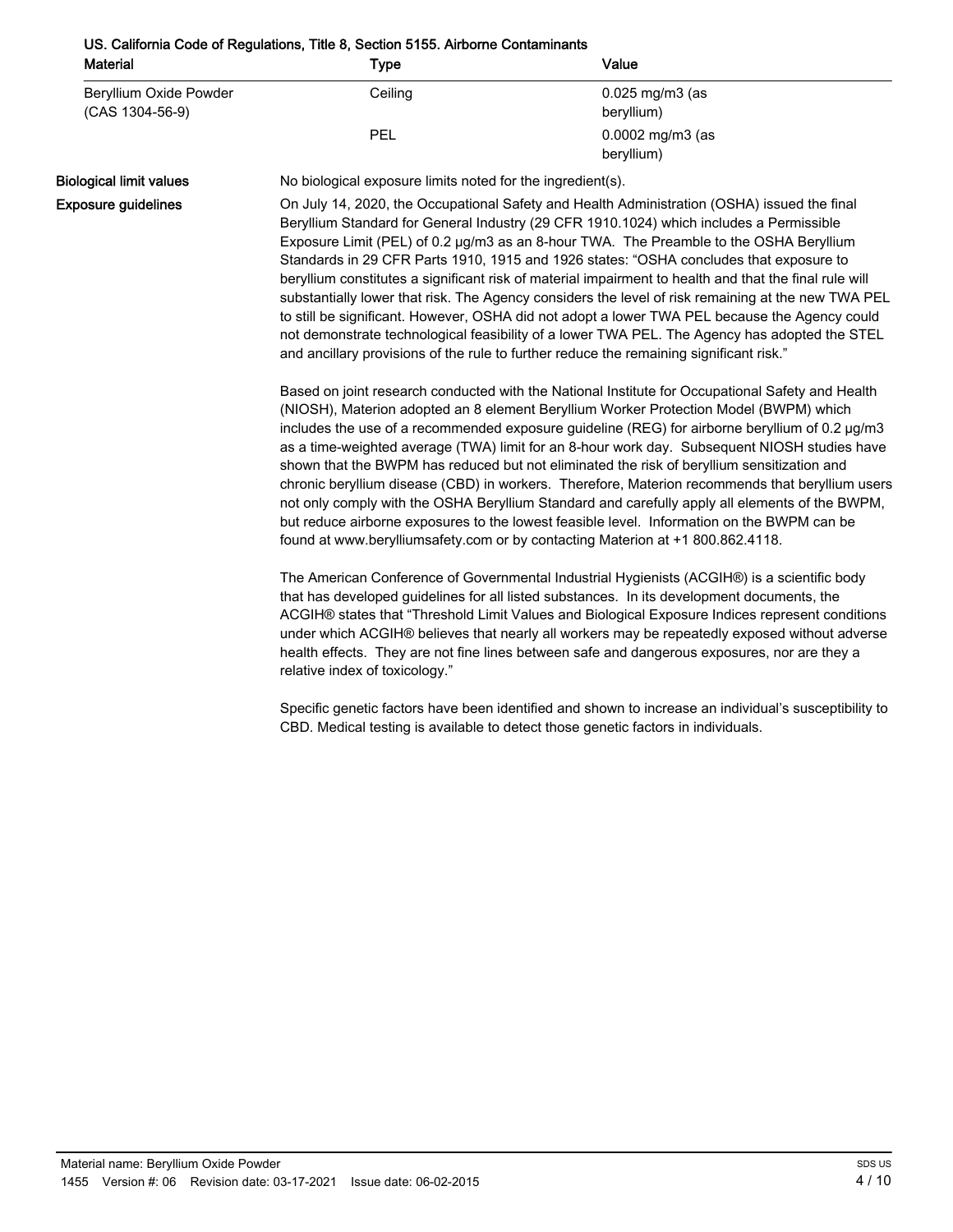| Appropriate engineering controls | VENTILATION: Good general ventilation (typically 10 air changes per hour) should be used.<br>Ventilation rates should be matched to conditions. If applicable, use process enclosures, local<br>exhaust ventilation, or other engineering controls to maintain airborne levels below recommended<br>exposure limits. If exposure limits have not been established, maintain airborne levels to an<br>acceptable level.                                                                                                                                                                                                                                         |
|----------------------------------|----------------------------------------------------------------------------------------------------------------------------------------------------------------------------------------------------------------------------------------------------------------------------------------------------------------------------------------------------------------------------------------------------------------------------------------------------------------------------------------------------------------------------------------------------------------------------------------------------------------------------------------------------------------|
|                                  | Whenever possible, the use of local exhaust ventilation or other engineering controls is the<br>preferred method of controlling exposure to airborne particulate. Where utilized, exhaust inlets to<br>the ventilation system must be positioned as close as possible to the source of airborne<br>generation. Avoid disruption of the airflow in the area of a local exhaust inlet by equipment such as<br>a man-cooling fan. Check ventilation equipment regularly to ensure it is functioning properly.<br>Provide training on the use and operation of ventilation to all users. Use qualified professionals to<br>design and install ventilation systems. |
|                                  | WET METHODS: Machining operations are usually performed under a liquid lubricant/coolant<br>flood which assists in reducing airborne particulate. However, the cycling through of machine<br>coolant containing finely divided particulate in suspension can result in the concentration building<br>to a point where the particulate may become airborne during use. Certain processes such as<br>sanding and grinding may require complete hooded containment and local exhaust ventilation.<br>Prevent coolant from splashing onto floor areas, external structures or operators' clothing. Utilize                                                         |

a coolant filtering system to remove particulate from the coolant.

WORK PRACTICES: Develop work practices and procedures that prevent particulate from coming in contact with worker skin, hair, or personal clothing. If work practices and/or procedures are ineffective in controlling airborne exposure or visual particulate from deposition on skin, hair, or clothing, provide appropriate cleaning/washing facilities. Procedures should be written that clearly communicate the facility's requirements for protective clothing and personal hygiene. These clothing and personal hygiene requirements help keep particulate from being spread to non-production areas or from being taken home by the worker. Never use compressed air to clean work clothing or other surfaces.

Fabrication processes may leave a residue of particulate on the surface of parts, products or equipment that could result in employee exposure during subsequent material handling activities. As necessary, clean loose particulate from parts between processing steps. As a standard hygiene practice, wash hands before eating or smoking.

HOUSEKEEPING: Use vacuum and wet cleaning methods for particulate removal from surfaces. Be certain to de-energize electrical systems, as necessary, before beginning wet cleaning. Use vacuum cleaners with high efficiency particulate air (HEPA). Do not use compressed air, brooms, or conventional vacuum cleaners to remove particulate from surfaces as this activity can result in elevated exposures to airborne particulate. Follow the manufacturer's instructions when performing maintenance on HEPA filtered vacuums used to clean hazardous materials.

#### Individual protection measures, such as personal protective equipment

| Eye/face protection    | Wear approved safety glasses, goggles, face shield and/or welder's helmet when risk of eye injury<br>is present, particularly during operations that generate dust, mist or fume.                                                                                                                                                                           |
|------------------------|-------------------------------------------------------------------------------------------------------------------------------------------------------------------------------------------------------------------------------------------------------------------------------------------------------------------------------------------------------------|
| <b>Skin protection</b> |                                                                                                                                                                                                                                                                                                                                                             |
| Hand protection        | Wear gloves to prevent contact with particulate or solutions. Wear gloves to prevent metal cuts<br>and skin abrasions during handling.                                                                                                                                                                                                                      |
| Other                  | Protective overgarments or work clothing must be worn by persons who may become<br>contaminated with particulate during activities. Skin contact with this material may cause, in some<br>sensitive individuals, an allergic dermal response. Particulate that becomes lodged under the skin<br>has the potential to induce sensitization and skin lesions. |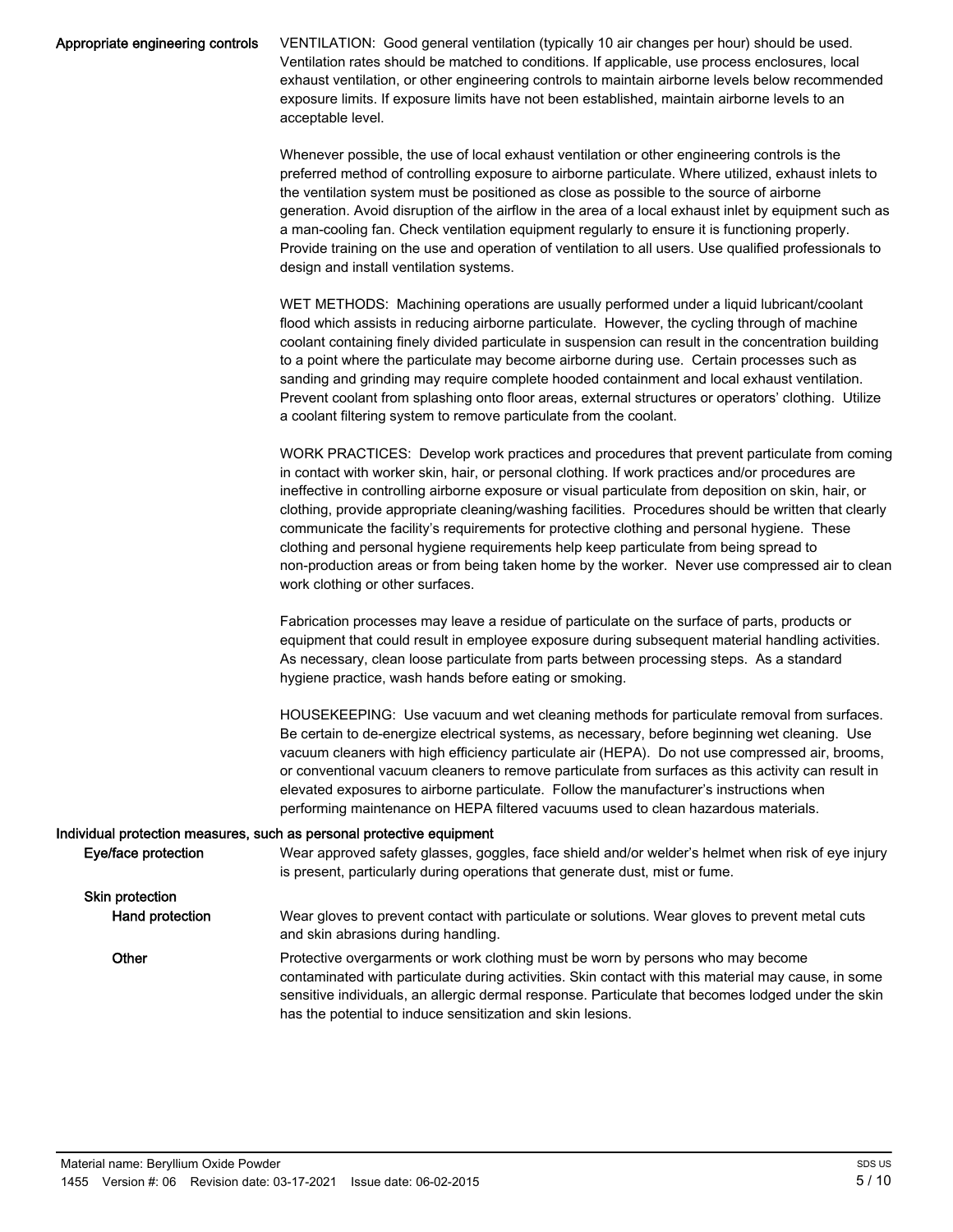| <b>Respiratory protection</b>  | Use a NIOSH/MSHA approved respirator if there is a risk of exposure to dust/fume at levels<br>exceeding the exposure limits. When airborne exposures exceed or have the potential to exceed<br>the occupational exposure limits, approved respirators must be used as specified by an Industrial<br>Hygienist or other qualified professional. Respirator users must be medically evaluated to<br>determine if they are physically capable of wearing a respirator. Quantitative and/or qualitative fit<br>testing and respirator training must be satisfactorily completed by all personnel prior to respirator<br>use. Users of tight fitting respirators must be clean shaven on those areas of the face where the<br>respirator seal contacts the face. Use pressure-demand airline respirators when performing jobs<br>with high potential exposures such as changing filters in a baghouse air cleaning device. |
|--------------------------------|-----------------------------------------------------------------------------------------------------------------------------------------------------------------------------------------------------------------------------------------------------------------------------------------------------------------------------------------------------------------------------------------------------------------------------------------------------------------------------------------------------------------------------------------------------------------------------------------------------------------------------------------------------------------------------------------------------------------------------------------------------------------------------------------------------------------------------------------------------------------------------------------------------------------------|
| <b>Thermal hazards</b>         | Not applicable.                                                                                                                                                                                                                                                                                                                                                                                                                                                                                                                                                                                                                                                                                                                                                                                                                                                                                                       |
| General hygiene considerations | Handle in accordance with good industrial hygiene and safety practice.                                                                                                                                                                                                                                                                                                                                                                                                                                                                                                                                                                                                                                                                                                                                                                                                                                                |

# 9. Physical and chemical properties

Appearance

| <b>Physical state</b>                             | Solid.                                                                                        |
|---------------------------------------------------|-----------------------------------------------------------------------------------------------|
| Form                                              | Powder.                                                                                       |
| Color                                             | Clear. Off-white.                                                                             |
| Odor                                              | None.                                                                                         |
| <b>Odor threshold</b>                             | Not applicable.                                                                               |
| pH                                                | Not applicable.                                                                               |
| Melting point/freezing point                      | 4586 °F (2530 °C)                                                                             |
| Initial boiling point and boiling<br>range        | Not applicable.                                                                               |
| Flash point                                       | Not applicable.                                                                               |
| <b>Evaporation rate</b>                           | Not applicable.                                                                               |
| Flammability (solid, gas)                         | None known.                                                                                   |
| Upper/lower flammability or explosive limits      |                                                                                               |
| Explosive limit - lower (%)                       | Not applicable.                                                                               |
| Explosive limit - upper (%)                       | Not applicable.                                                                               |
| Vapor pressure                                    | Not applicable.                                                                               |
| Vapor density                                     | Not applicable.                                                                               |
| <b>Relative density</b>                           | Not applicable.                                                                               |
| Solubility(ies)<br>Solubility (water)             | Insoluble.                                                                                    |
| <b>Partition coefficient</b><br>(n-octanol/water) | Not applicable.                                                                               |
| Auto-ignition temperature                         | Not applicable.                                                                               |
| <b>Decomposition temperature</b>                  | Not applicable.                                                                               |
| <b>Viscosity</b>                                  | Not applicable.                                                                               |
| Other information                                 |                                                                                               |
| <b>Density</b>                                    | 3.01 g/cm3 estimated                                                                          |
| <b>Explosive properties</b>                       | Not explosive.                                                                                |
| Molecular formula                                 | Be-O                                                                                          |
| Molecular weight                                  | 25.01 g/mol                                                                                   |
| <b>Oxidizing properties</b>                       | Not oxidizing.                                                                                |
| 10. Stability and reactivity                      |                                                                                               |
| Reactivity                                        | The product is stable and non-reactive under normal conditions of use, storage and transport. |
| <b>Chemical stability</b>                         | Material is stable under normal conditions.                                                   |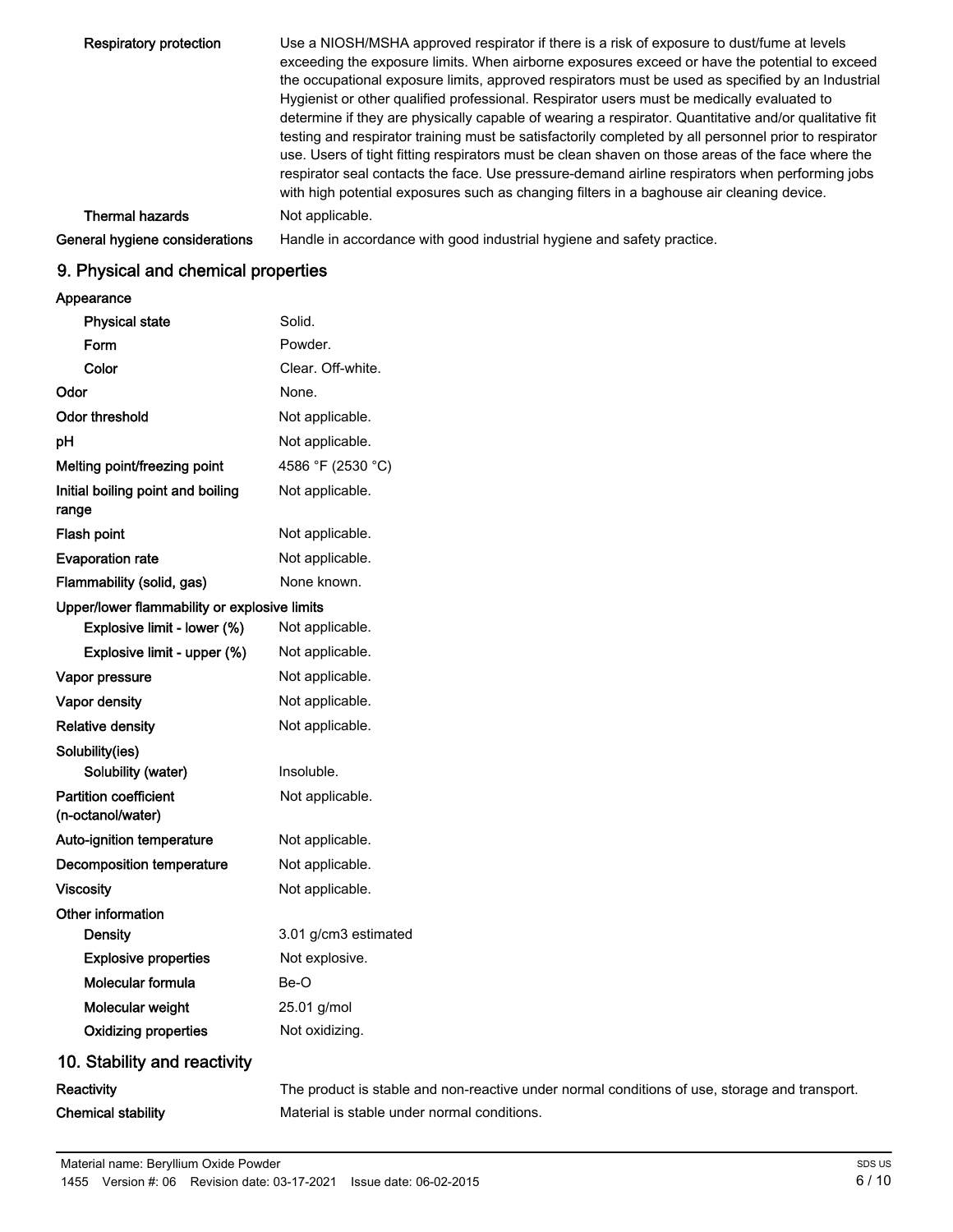| Possibility of hazardous<br>reactions                                                                 | Hazardous polymerization does not occur.                        |                                                                                           |  |
|-------------------------------------------------------------------------------------------------------|-----------------------------------------------------------------|-------------------------------------------------------------------------------------------|--|
| <b>Conditions to avoid</b>                                                                            | Avoid dust formation. Contact with acids. Contact with alkalis. |                                                                                           |  |
| Incompatible materials                                                                                | Strong acids, alkalies and oxidizing agents.                    |                                                                                           |  |
| Hazardous decomposition<br>products                                                                   | No hazardous decomposition products are known.                  |                                                                                           |  |
| 11. Toxicological information                                                                         |                                                                 |                                                                                           |  |
| Information on likely routes of exposure                                                              |                                                                 |                                                                                           |  |
| Inhalation                                                                                            |                                                                 | May cause damage to organs (respiratory system) through prolonged or repeated exposure.   |  |
| <b>Skin contact</b>                                                                                   | May cause an allergic skin reaction.                            |                                                                                           |  |
| Eye contact                                                                                           | May cause eye irritation.                                       |                                                                                           |  |
| Ingestion                                                                                             | Not likely, due to the form of the product.                     |                                                                                           |  |
| Symptoms related to the<br>physical, chemical and<br>toxicological characteristics                    | Respiratory disorder.                                           |                                                                                           |  |
| Information on toxicological effects                                                                  |                                                                 |                                                                                           |  |
| <b>Acute toxicity</b>                                                                                 |                                                                 | Based on available data, the classification criteria are not met.                         |  |
| Skin corrosion/irritation                                                                             | May cause allergic skin reaction.                               |                                                                                           |  |
| Serious eye damage/eye<br>irritation                                                                  | May be irritating to eyes.                                      |                                                                                           |  |
| Respiratory or skin sensitization<br><b>Respiratory sensitization</b>                                 | Not a respiratory sensitizer.                                   |                                                                                           |  |
| <b>Skin sensitization</b>                                                                             | May cause an allergic skin reaction.                            |                                                                                           |  |
| Germ cell mutagenicity                                                                                | Not classified.                                                 |                                                                                           |  |
| Carcinogenicity                                                                                       | Cancer hazard.                                                  |                                                                                           |  |
| IARC Monographs. Overall Evaluation of Carcinogenicity                                                |                                                                 |                                                                                           |  |
| Beryllium Oxide Powder (CAS 1304-56-9)                                                                |                                                                 | 1 Carcinogenic to humans.                                                                 |  |
| OSHA Specifically Regulated Substances (29 CFR 1910.1001-1053)                                        |                                                                 |                                                                                           |  |
| Beryllium Oxide Powder (CAS 1304-56-9)<br>US. National Toxicology Program (NTP) Report on Carcinogens |                                                                 | Cancer                                                                                    |  |
| Beryllium Oxide Powder (CAS 1304-56-9)                                                                |                                                                 | Known To Be Human Carcinogen.                                                             |  |
| Reproductive toxicity                                                                                 | Not classified.                                                 |                                                                                           |  |
| Specific target organ toxicity -<br>single exposure                                                   | Not classified.                                                 |                                                                                           |  |
| Specific target organ toxicity -<br>repeated exposure                                                 | inhalation.                                                     | May cause damage to organs (respiratory system) through prolonged or repeated exposure by |  |
| <b>Aspiration hazard</b>                                                                              | Not classified.                                                 |                                                                                           |  |
| <b>Chronic effects</b>                                                                                | exposure.                                                       | Hazardous by OSHA criteria. May cause damage to organs through prolonged or repeated      |  |
| <b>Further information</b>                                                                            | Symptoms may be delayed.                                        |                                                                                           |  |
| 12. Ecological information                                                                            |                                                                 |                                                                                           |  |
| Ecotoxicity                                                                                           |                                                                 | No ecotoxicity data noted for the ingredient(s).                                          |  |
| Persistence and degradability                                                                         |                                                                 | No data is available on the degradability of this product.                                |  |
| <b>Bioaccumulative potential</b>                                                                      | Not available.                                                  |                                                                                           |  |
| Mobility in soil                                                                                      | Not available.                                                  |                                                                                           |  |
| Other adverse effects                                                                                 | Not available.                                                  |                                                                                           |  |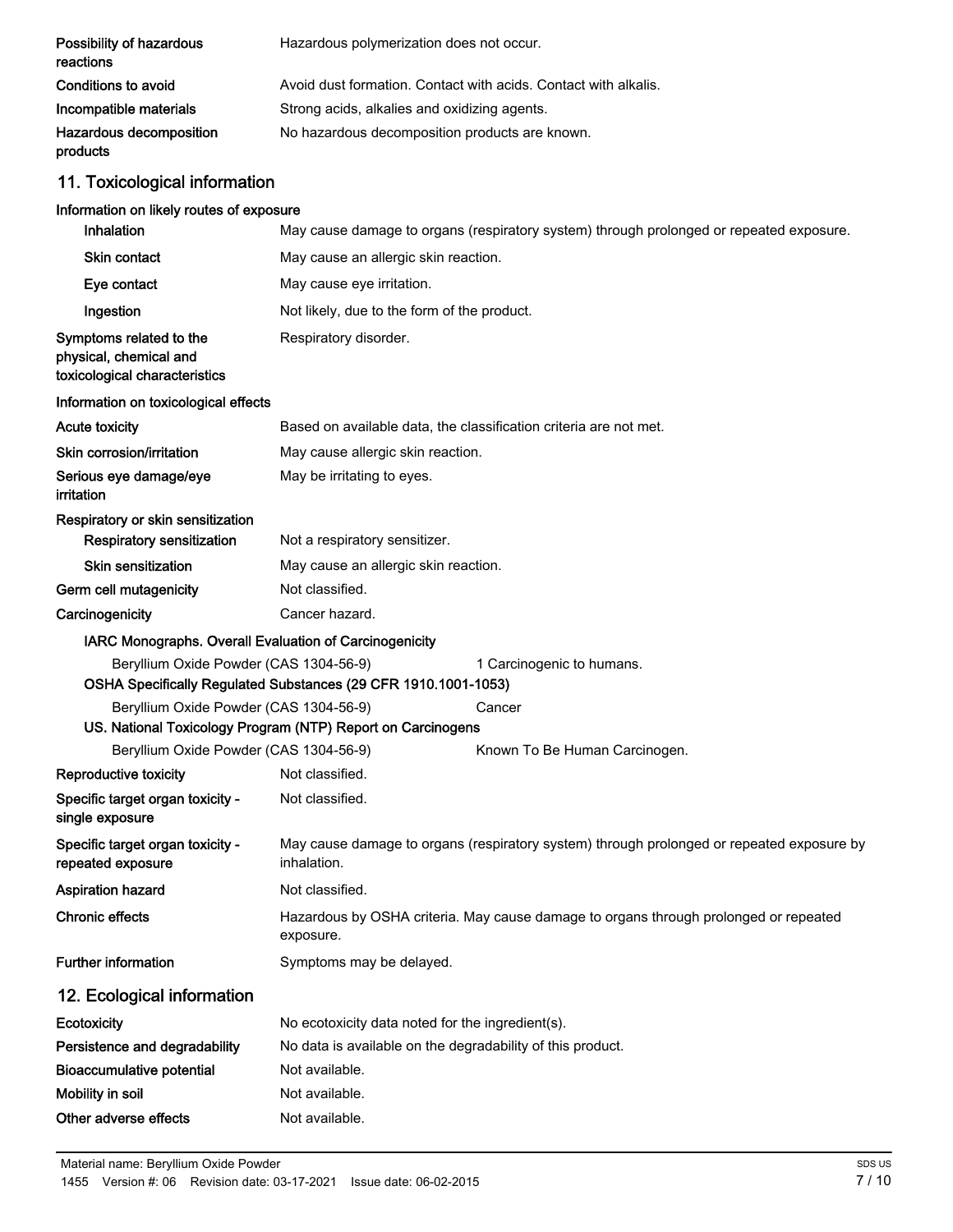# 13. Disposal considerations

| <b>Disposal instructions</b>             | Material should be recycled if possible. Disposal recommendations are based on material as<br>supplied. Disposal must be in accordance with current applicable laws and regulations, and<br>material characteristics at time of disposal. When this product as supplied is to be discarded as<br>waste, it does not meet the definition of a RCRA waste under 40 CFR 261. |
|------------------------------------------|---------------------------------------------------------------------------------------------------------------------------------------------------------------------------------------------------------------------------------------------------------------------------------------------------------------------------------------------------------------------------|
| Waste from residues / unused<br>products | Empty containers or liners may retain some product residues. This material and its container must<br>be disposed of in a safe manner (see: Disposal instructions).                                                                                                                                                                                                        |
| Contaminated packaging                   | Empty containers should be taken to an approved waste handling site for recycling or disposal.<br>Since emptied containers may retain product residue, follow label warnings even after container is<br>emptied.                                                                                                                                                          |
| 11 Transnaut information                 |                                                                                                                                                                                                                                                                                                                                                                           |

### 14. Transport information

| DOT                          |                             |
|------------------------------|-----------------------------|
| UN number                    | UN1566                      |
| UN proper shipping name      | Beryllium compounds, n.o.s. |
| Transport hazard class(es)   |                             |
| Class                        | 6.1(PGI, II)                |
| Subsidiary risk              |                             |
| Label(s)                     | 6.1                         |
| Packing group                | П                           |
| Special precautions for user | Not available.              |
| <b>Special provisions</b>    | IB8, IP2, IP4, T3, TP33     |
| <b>Packaging exceptions</b>  | 153                         |
| Packaging non bulk           | 212                         |
| Packaging bulk               | 242                         |
| <b>IATA</b>                  |                             |
| UN number                    | UN1566                      |
| UN proper shipping name      | Beryllium compound, n.o.s.  |
| Transport hazard class(es)   |                             |
| Class                        | 6.1(PGI, II)                |
| Subsidiary risk              |                             |
| Packing group                | Ш                           |
| <b>Environmental hazards</b> | No.                         |
| <b>ERG Code</b>              | 6L                          |
| Special precautions for user | Not available.              |
| Other information            |                             |
| Passenger and cargo          | Allowed with restrictions.  |
| aircraft                     |                             |
| Cargo aircraft only          | Allowed with restrictions.  |
| <b>IMDG</b>                  |                             |
| UN number                    | UN1566                      |
| UN proper shipping name      | BERYLLIUM COMPOUND, N.O.S.  |
| Transport hazard class(es)   |                             |
| Class                        | 6.1(PGI, II)                |
| Subsidiary risk              |                             |
| Packing group                | $\mathsf{II}$               |
| <b>Environmental hazards</b> |                             |
| Marine pollutant             | No.                         |
| EmS                          | F-A, S-A                    |
| Special precautions for user | Not available.              |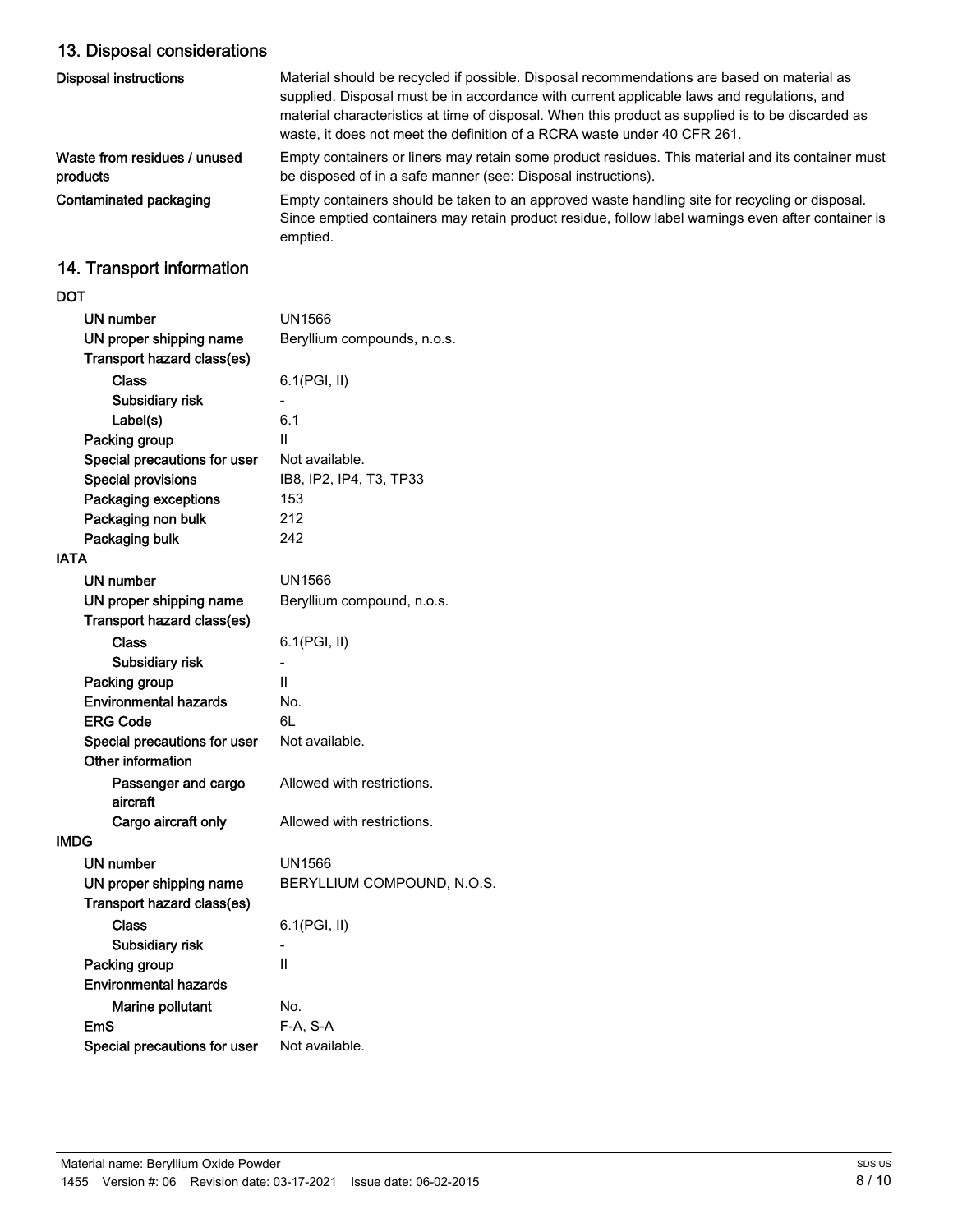